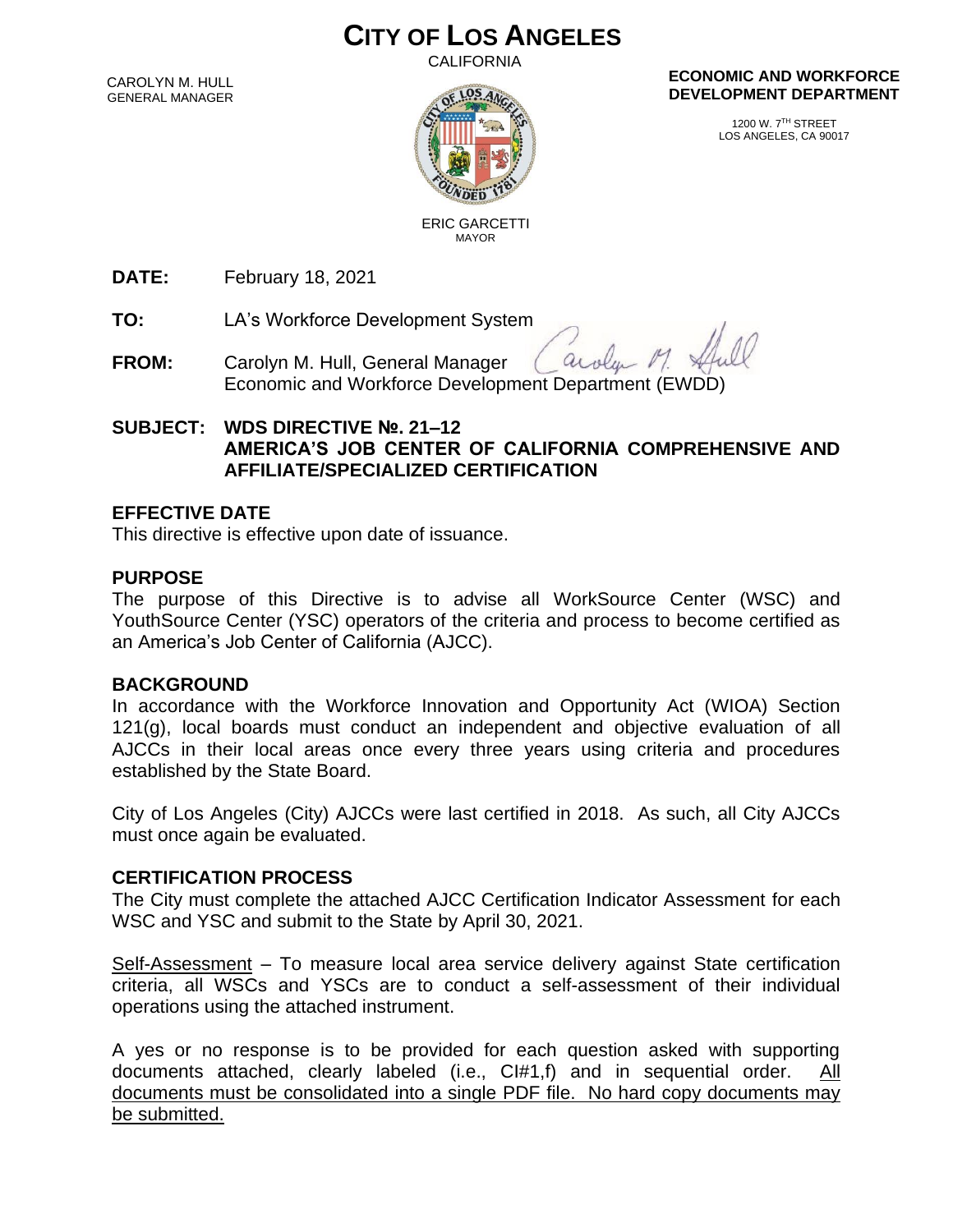Due Date - The PDF file, must:

- include a cover letter that identifies the name, phone number and email address of the designated AJCC contact person for this process;
- be addressed to Gerardo Ruvalcaba; and
- be emailed to a "box account" unique to your AJCC, by **no later than 5:00 p.m., Friday, March 5, 2021.**

To obtain your box account address, upon receipt of this Directive please have the designated contact person email a request to  $a$  *jcc.certification* @gmail.com with the name and operator of the AJCC identified.

Desk Review – The City and/or its designated representatives will conduct a desk review of each self-assessment to determine the responsiveness of each. AJCCs may be requested to submit additional information or contacted for clarification purposes during this time.

Virtual Site Visits – In consideration of the pandemic, no in person visits to AJCC locations will be conducted by City staff or its representatives. Following the Desk Review, virtual site visits/conferences will be conducted with each AJCC. The purpose of the site visits/conferences will be to validate the information submitted and to secure information that could not be provided in the self-assessment package. Additionally, and at the onset of the site visit/conference, each AJCC will be required to provide a virtual tour of their facility. The site visits/conferences will be conducted by City staff and/or their designees. The site visit/conference schedule will be released under separate cover.

Final Assessment – based on the review of the self-assessment and virtual site visits, the City will complete a final Certification Indicator Assessment for each AJCC that will include an evaluation of their individual strengths and continuous improvement opportunities. No scores or ranks will be awarded.

Presentation to the Workforce Development Board (WDB) – AJCC Certification Indicator Assessments will be presented to the WDB for their review and approval and then forwarded to the City's State Regional Advisor.

|    | <b>TASK</b>                                             | <b>ESTIMATED DATE OF</b><br><b>COMPLETION</b> |
|----|---------------------------------------------------------|-----------------------------------------------|
|    | Release of self-assessment directive to AJCCs           | Week of February 16, 2021                     |
| 2. | AJCC self-assessments due                               | March 5, 2021                                 |
| 3. | Desk review of self-assessments                         | March 19, 2021                                |
| 4. | Commence site visits/conferences with AJCCs             | March 22, 2021                                |
| 5. | Complete site visits/conferences with AJCCS             | April 9, 2021                                 |
| 6. | Preparation of AJCC Certification Indicator Assessments | April 23, 2021                                |
| 7. | City/EWDD submits AJCC Certification Assessments to     | April 30, 2021                                |
|    | <b>State Regional Advisor</b>                           |                                               |

#### **CERTIFICATION CALENDAR**